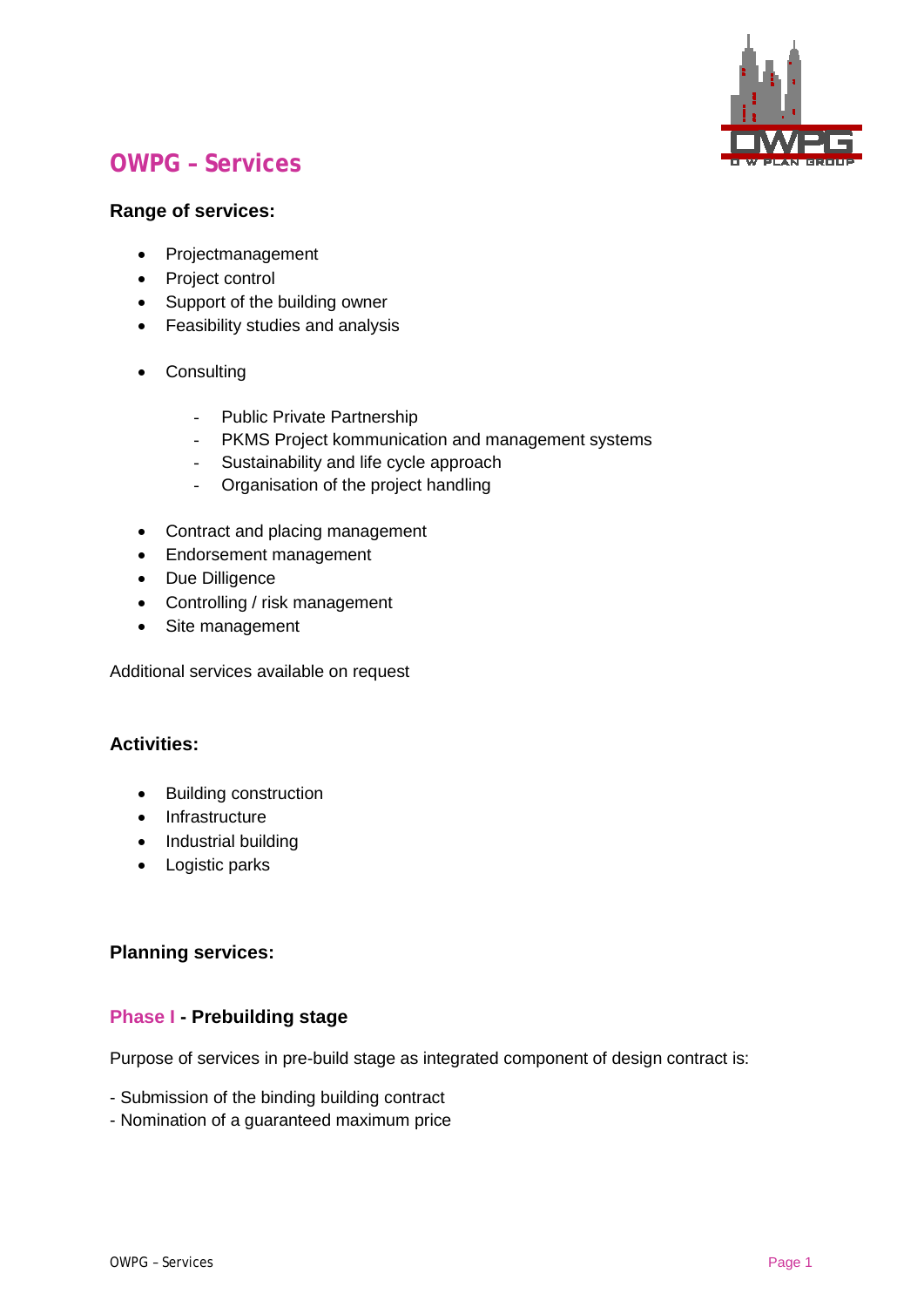Service stages of a pre-build stage are:

- Provision of initial materials and documents
- Architectural town-planning decision
- Project documentation
- Documentation for the general contractor
- Coordination of planning costs and advance payments
- Time schedule stage 'Architectural town-planning decision'
- Time schedule stage 'Concept Planning'
- Time schedule stage 'Project'
- Time schedule stage 'Documentation for General Contractor'
- Schedule of payments for stage 'Architectural Town-planning decision'
- Schedule of payments for stage 'Concept Planning'
- Schedule of payments for stage 'Project'
- Schedule of payments for stage 'Documentation for General Contractor'
- Summary table of cost indexes
- Object description
- List of object main data
- List of object details
- List of available planning documentation
- Definition "shell and core / object without furnishing
- Nomination of all necessary planners from the technical point of view (e.g. a statics, engineering systems, facades)
- Controlling of all basic planning documents
- Optimisation and correction of all basic planning documents, including operating ratio improvement, optimisation of demandeds and financial expenses in consideration of the user's interests.
- Representation of the time schedule.
- Working out of the scope of responsibilities between authorities and OWPG Group, management
- Reporting system, information system, graphic presentation of results
- Planing contract
- Maximum quotation of building costs

#### **Phase II**

#### **Stages of the concrete planning phase Concept «Stage P»**

- Issue of time schedules
- Obtaining of surveys (geological, sound insulation and fire-prevention)
- Building physics expertise
- Technics of facades
- Engineering systems
- Landscape planning
- Coordination of qualities, the equipment and materials
- Room datasheet
- Detailed building description, 3-D visualisation
- Issue of the functional specification for the tender procedure
- First estimation of building costs, cost control